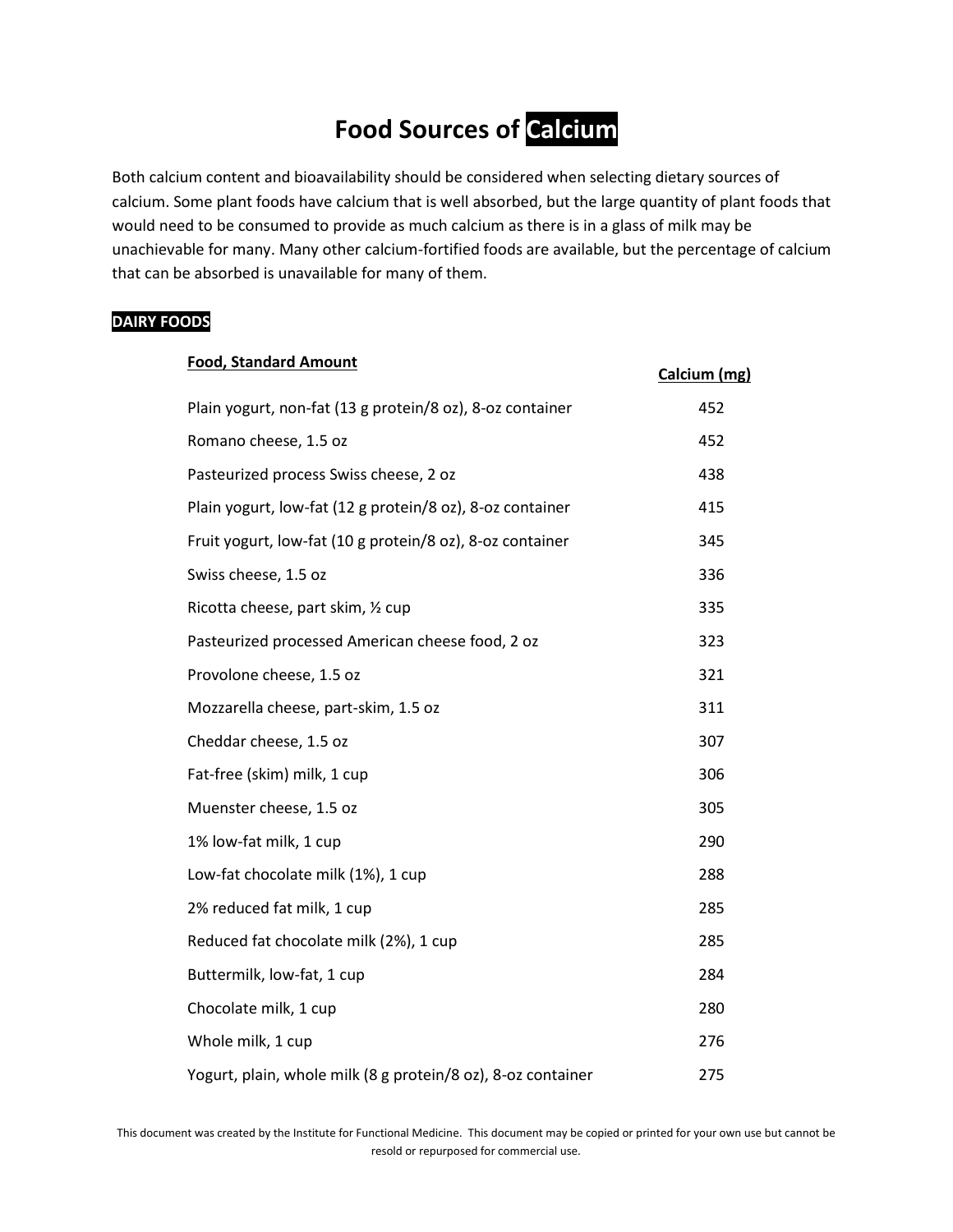| Ricotta cheese, whole milk, $\frac{1}{2}$ cup | 255 |
|-----------------------------------------------|-----|
| Mozzarella cheese, whole milk, 1.5 oz         | 215 |
| Feta cheese, 1.5 oz                           | 210 |

## **NON-DAIRY FOODS**

| <b>Food, Standard Amount</b>                                       | Calcium (mg) |
|--------------------------------------------------------------------|--------------|
| Fortified ready-to-eat cereals (various), 1 oz                     | 236-1043     |
| Soy beverage, calcium fortified, 1 cup                             | 368          |
| Sardines, Atlantic, in oil, drained, 3 oz                          | 325          |
| Tofu, firm, prepared with nigari, 1/2 cup                          | 253          |
| Pink salmon, canned, with bone, 3 oz                               | 181          |
| Collards, cooked from frozen, 1/2 cup                              | 178          |
| Molasses, blackstrap, 1 Tbsp                                       | 172          |
| Spinach, cooked from frozen, 1/2 cup                               | 146          |
| Soybeans, green, cooked, 1/2 cup                                   | 130          |
| Turnip greens, cooked from frozen, 1/2 cup                         | 124          |
| Ocean perch, Atlantic, cooked, 3 oz                                | 116          |
| Oatmeal, plain and flavored, instant, fortified, 1 packet prepared | 99-110       |
| Cowpeas, cooked, 1/2 cup                                           | 106          |
| White beans, canned, 1/2 cup                                       | 96           |
| Kale, cooked from frozen, 1/2 cup                                  | 90           |